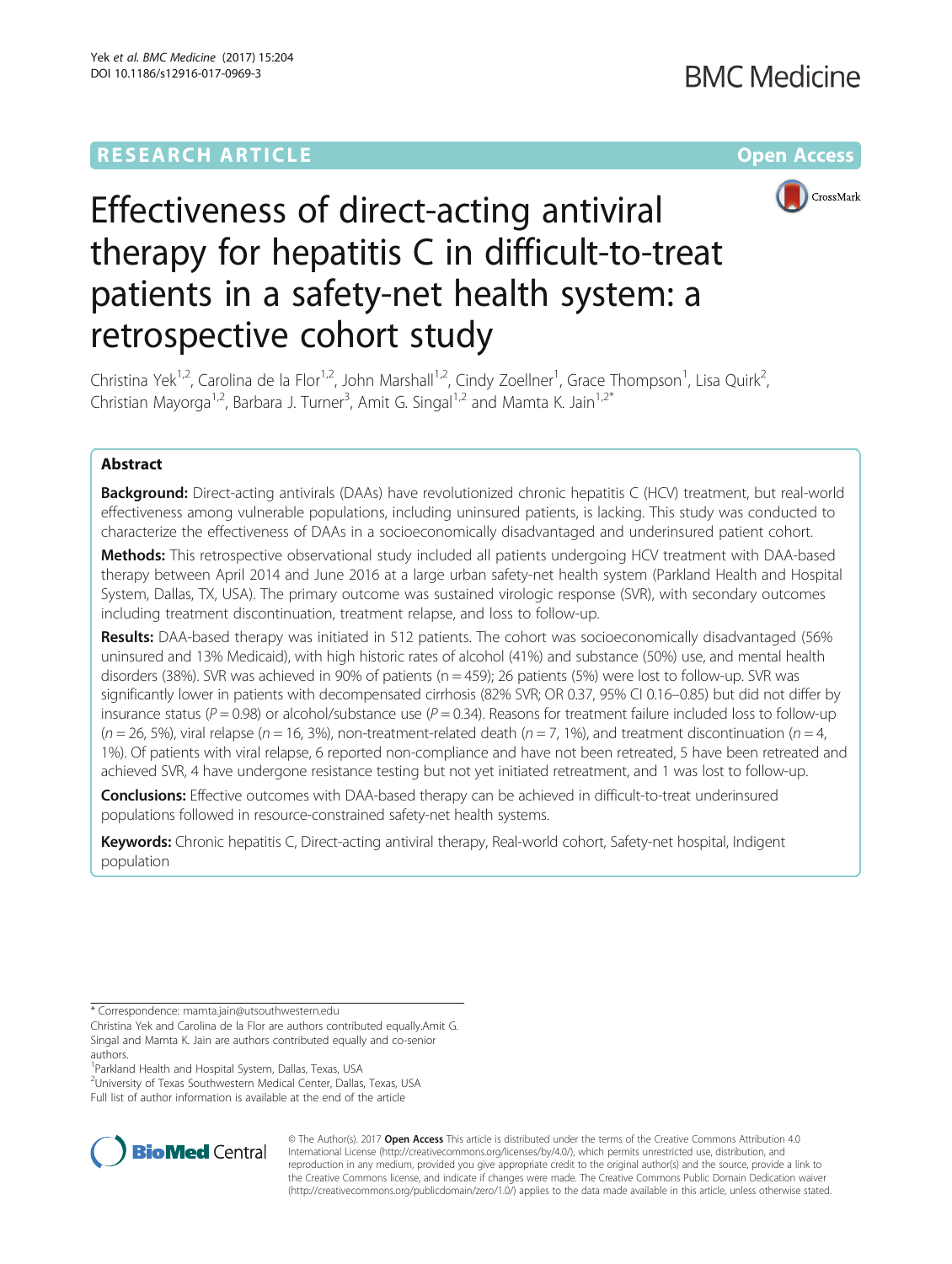# Background

Chronic hepatitis C virus (HCV) infects an estimated 3.4–6.0 million people in the United States and approximately 71 million people worldwide [[1, 2\]](#page-6-0). Deaths related to HCV infection have been on the rise for the past decade [[3](#page-6-0)], with cirrhosis-related complications, including hepatocellular carcinoma (HCC), accounting for the increased morbidity and mortality [[4](#page-6-0), [5\]](#page-6-0). However, a sustained virologic response (SVR) is associated with improved quality of life as well as reduced rates of fibrosis progression, cirrhosis-related complications, HCC, and all-cause mortality [\[5](#page-6-0), [6](#page-6-0)].

Prior to the advent of direct-acting antiviral (DAA) therapy, the mainstay of HCV therapy involved interferon (IFN)-based regimens that had frequent contraindications, were poorly tolerated, and achieved at best a 50% SVR rate [\[7\]](#page-6-0). Introduction of DAAs has since revolutionized the HCV treatment landscape. SVR rates for DAA therapy exceed 90% in registration trials and are better tolerated than IFN-based regimens [\[8](#page-6-0)]. Similarly, real-world data suggests high rates of effectiveness in clinical practice; however, studies thus far have described outcomes primarily in academic centers treating wellinsured, primarily Caucasian populations [[9](#page-6-0)–[12](#page-7-0)].

A large burden of HCV infection falls on marginalized populations, including the uninsured, homeless, incarcerated, substance users, those with mental disorders, and those infected with HIV [[1,](#page-6-0) [13\]](#page-7-0). However, there is a paucity of data regarding effectiveness of DAAs in these populations, who are largely treated in safety-net health systems. Further, DAAs may be unavailable for these patients due a myriad of barriers, including high drug costs, limited healthcare access, low health literacy, language barriers, unstable housing, and significant psychosocial and medical comorbidities [[14](#page-7-0)]. Additionally, at-risk populations have been reported to have lower rates of follow-up, which may translate into undetected drug-related adverse events [\[15](#page-7-0)], poor adherence that could lead to treatment failure, and risky behavior such as ongoing substance abuse that may be associated with an increased likelihood of reinfection [[16](#page-7-0)]. Consequently, these patients are often excluded from registration trials [[17\]](#page-7-0). Thus, real-world studies in these vulnerable populations are necessary to inform interventions that address the specific challenges faced in their care.

The aim of our study is to describe the effectiveness of DAA-based HCV therapy in a racially diverse, socioeconomically disadvantaged, underinsured population seen in a large urban safety-net health system.

# Methods

# Study setting and population

This is a retrospective study of patients starting IFNfree, DAA-based treatment for chronic HCV in the

Parkland Health and Hospital System (PHHS), the safety-net health system of Dallas, TX, USA. PHHS is an integrated system with 13 primary care provider clinics in low-income neighborhoods, a hepatology outpatient clinic, and a tertiary-care hospital. Although PHHS cares for a high proportion of uninsured and underinsured individuals, these patients are able to access medical care, including HCV- and liver-related treatment, through a county-funded subsidy program.

We included all HCV-infected patients initiating DAA-based, IFN-free therapy between April 2014 and June 2016. The study period started after April 2014, as this post-dated CDC and USPSTF recommendations for HCV screening and availability of DAA therapy for all genotypes. During the study period, 2078 patients with chronic HCV were seen in our hepatology clinic, of whom the majority (76%) was aged 46–65 years and over two-thirds were racial/ethnic minorities (45% Black, 21% Hispanic, 29% White); 37% of these patients were uninsured, while 30% had Medicaid, 28% Medicare, and 5% commercial insurance. Patients were defined as having a history of mental health disorder if they had chart documentation of ICD-10 codes for schizophrenia, schizotypal and delusional disorders (F20–F29), mood (affective) disorders (F30–F39), or neurotic, stressrelated, and somatoform disorders (F40–F48). Substance use was determined based on chart documentation of recreational drug use or of mental and behavioral disorders due to substance abuse (ICD-10 codes F11–F16, F18, F19). Alcohol abuse was defined as consumption of more than 7 drink-equivalents per week for women and more than 14 drink-equivalents per week for men, or an ICD-10 diagnosis of alcohol-related disorder (F10). The institutional review board of UT Southwestern approved this study.

# Hepatitis C clinic structure and staff

All patients underwent HCV treatment evaluation and follow-up in the PHHS outpatient hepatology clinic. Clinic staff consisted of 0.4 full-time equivalents (FTE) of infectious diseases or hepatology faculty physicians, 0.2 FTE advanced practice practitioners, 0.5 FTE nurse navigators, and 0.2 FTE pharmacist/pharmacy technicians with clinics held once weekly. Resources were subsequently increased to include 0.3 FTE advanced practice practitioners, 1.0 FTE nurse navigators, and 0.4 FTE pharmacist/pharmacy technicians with clinics held four times a week starting in February 2016 (Fig. [1\)](#page-2-0).

Treatment regimens were selected by providers following evidence-based guidelines [[18](#page-7-0)] that consider HCV genotype, presence of cirrhosis, previous HCV treatment failure, presence of chronic kidney disease, and insurance formulary restrictions. Treatment regimens during the study period included (1) sofosbuvir (SOF) and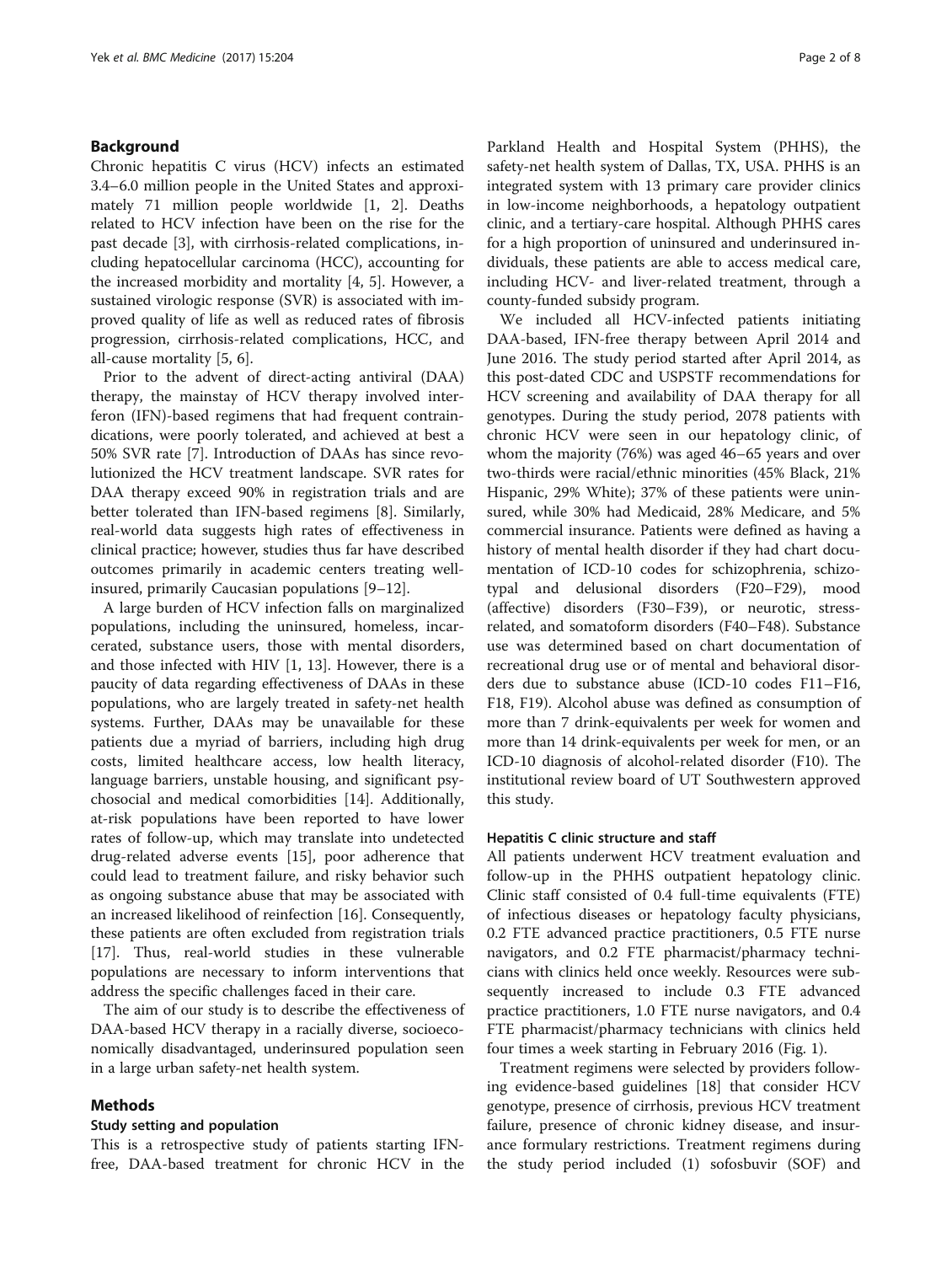<span id="page-2-0"></span>

ribavirin (RBV), (2) SOF and ledipasvir  $(LDV) \pm RBV$ , (3) SOF and simeprevir  $(SMV) \pm RBV$ , (4) SOF and daclatasvir (DCV) ± RBV, (5) ombitasvir (OBV), ritonavirboosted paritaprevir (PTV/r), and dasabuvir (DSV)  $\pm$ RBV, or (6) elbasvir (EBR) and grazoprevir (GZR).

Pharmacists or pharmacy technicians completed prior authorization paperwork for insured patients and applications for patient assistance programs (PAPs) through pharmaceutical companies for uninsured patients. The nurse navigator scheduled follow-up appointments and laboratory testing. Nurse practitioners saw most patients on treatment, assessing for compliance, on-treatment response, and any adverse effects. Infectious disease or hepatology faculty followed patients with organ transplantation, HIV co-infection, or decompensated cirrhosis.

# HCV treatment evaluation and monitoring

Patients completed baseline laboratory testing including complete blood count, renal and hepatic function panels, coagulation tests, HCV genotype, and HCV viral load. Cirrhosis was defined as stage 4 liver fibrosis determined by non-invasive markers of fibrosis (FibroSure or FibroTest) [[19, 20](#page-7-0)], liver biopsy, or imaging (ultrasound, computed tomography or magnetic resonance imaging) showing a cirrhotic-appearing liver combined with clinical signs of portal hypertension. Patients with cirrhosis had hepatic imaging prior to treatment, typically with ultrasound, to evaluate for presence of HCC. Decompensated cirrhosis was defined as history of ascites, hepatic encephalopathy, bleeding esophageal varices, or HCC. Patients had laboratory testing, including complete blood count, renal and hepatic function panels, and HCV viral load, every 4 weeks during treatment and 12 weeks after treatment completion to assess for SVR.

# Statistical analysis

The primary outcome of this study was SVR, defined as undetectable plasma HCV RNA at least 12 weeks after the end of HCV treatment. Secondary outcomes included premature discontinuation of HCV treatment, relapse after HCV treatment, and loss to follow-up prior to SVR assessment. Viral relapse was defined as undetectable viral load at the end of DAA treatment but subsequent detectable viral load at 12 weeks after treatment end. We compared outcomes across a priori defined subgroups based on race/ethnicity, insurance status, fibrosis stage, and HCV treatment regimen. Comparisons of categorical values between groups were performed using the  $\chi^2$  test with Yates correction. Predictors of SVR were identified using univariate and multivariate logistic regression analyses. Statistical significance was defined as  $P < 0.10$  for univariate and  $P$ < 0.05 for multivariate analyses. Statistical analysis was conducted using Stata 11.0 (College Station, TX, USA).

# Results

# Study population

Between April 2014 to June 2016, DAA-based therapy was initiated in 512 patients. Baseline characteristics of the patients receiving treatment showed a median age of 58 years, with the majority (56%) being male (Table [1](#page-3-0)). Our cohort was racially diverse, with 44% Black, 36% White, and 16% Hispanic patients, and represented a socioeconomically disadvantaged population with 56% of patients being uninsured and 13% covered by Medicaid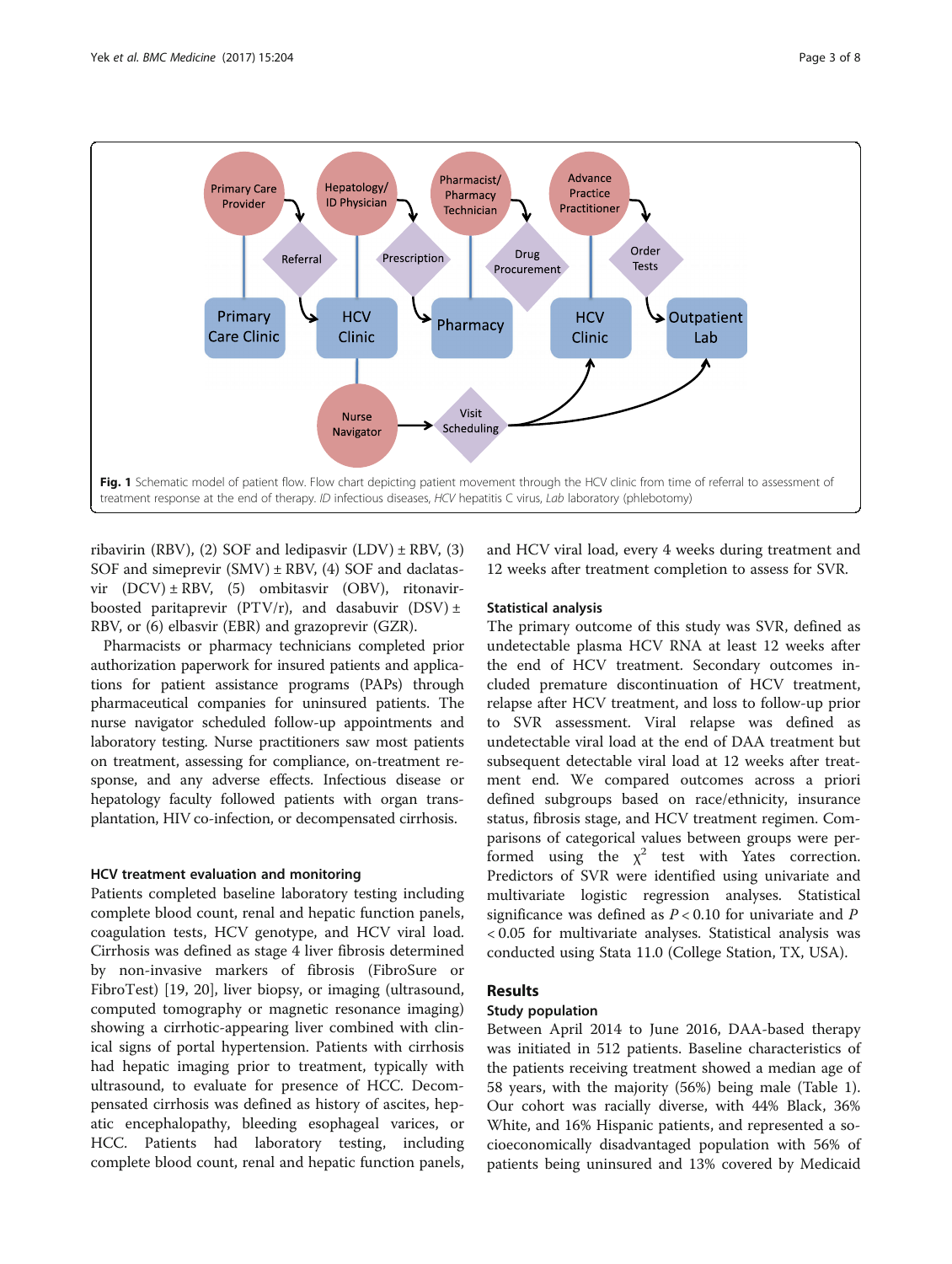<span id="page-3-0"></span>Table 1 Baseline characteristics of all patients; comparison of insured and uninsured patients

| Baseline characteristics          | Patients, N         | SVR, N       | Uninsured, N     | Insured, N     | $P^a$          |
|-----------------------------------|---------------------|--------------|------------------|----------------|----------------|
|                                   | (% of all patients) | (% of group) | (% of uninsured) | (% of insured) |                |
| All patients                      | 512                 | 459 (90)     | 289 (56)         | 223 (44)       | N <sub>S</sub> |
| Sex, Male                         | 288 (56)            | 252 (88)     | 158 (55)         | 130 (58)       | N <sup>S</sup> |
| Race                              |                     |              |                  |                | $***$          |
| White                             | 185 (36)            | 161 (87)     | 114 (39)         | 71 (32)        |                |
| Black                             | 223 (44)            | 200 (90)     | 107(37)          | 116(52)        |                |
| Hispanic                          | 81 (16)             | 76 (94)      | 50 (17)          | 31(14)         |                |
| Other                             | 23(5)               | 22 (96)      | 18(6)            | 5(2)           |                |
| Age, Median (interquartile range) | 58 (54-62)          | <b>NA</b>    | $57(53-61)$      | 59 (54-64)     | $***$          |
| BMI, Median (interquartile range) | 28 (25-33)          | $\sf NA$     | 28 (25-33)       | $28(25-34)$    | N <sub>S</sub> |
| Treatment-experienced             | 80 (16)             | 75 (94)      | 36 (12)          | 44 (20)        |                |
| Cirrhosis                         | 262 (51)            | 227 (87)     | 133 (46)         | 129 (58)       | $\ast$         |
| Decompensated                     | 56 (11)             | 46 (82)      | 27(9)            | 29 (13)        | NS             |
| HCV genotype                      |                     |              |                  |                | N <sup>S</sup> |
| Genotype 1a                       | 309 (60)            | 273 (88)     | 168 (58)         | 141 (63)       |                |
| Genotype 1b                       | 99 (19)             | 91 (92)      | 54 (19)          | 45 (20)        |                |
| Genotype 2                        | 45 (9)              | 41 (91)      | 25(9)            | 18(8)          |                |
| Genotype 3                        | 30(6)               | 27 (90)      | 23(8)            | 7(3)           |                |
| Other genotypes                   | 29(6)               | 29 (100)     | 19(7)            | 10(4)          |                |
| Treatment regimen                 |                     |              |                  |                | N <sup>2</sup> |
| $SOF + RBV$                       | 52 (10)             | 46 (88)      | 30 (10)          | 22(10)         |                |
| $SMV + SOF \pm RBV$               | 48 (9)              | 39 (81)      | 21(7)            | 27 (12)        |                |
| $DCV + SOF \pm RBV$               | 26(5)               | 23 (88)      | 15(5)            | 11(5)          |                |
| $LDV + SOF \pm RBV$               | 355 (69)            | 323 (91)     | 214 (74)         | 141 (63)       |                |
| $OBV + PTV/r + DSV \pm RBV$       | 27(5)               | 24 (89)      | 7(2)             | 20(9)          |                |
| $EBR + GZR$                       | 4(1)                | 4(100)       | 2(1)             | 2(1)           |                |
| HIV co-infected                   | 54 (11)             | 47 (87)      | 21(7)            | 33 (15)        | $***$          |
| Chronic HBV                       | 15(3)               | 14 (93)      | 7(2)             | 8(4)           | N <sup>S</sup> |
| Liver or kidney transplant        | 23(4)               | 20 (87)      | 9(3)             | 14(6)          | NS             |
| History of alcohol abuse          | 208 (41)            | 183 (88)     | 109 (38)         | 99 (44)        | NS             |
| History of drug abuse             | 255 (50)            | 226 (89)     | 141 (49)         | 114(51)        | N <sub>S</sub> |
| History of mental health disorder | 194 (38)            | 172 (89)     | 113 (39)         | 81 (36)        | N <sup>S</sup> |

<sup>a</sup>P value of uninsured versus insured by  $\chi^2$  test for categorical variables and Mann–Whitney test for continuous variables; \*P<0.05; \*\*P<0.01

BMI body mass index, HCV hepatitis C virus, Other genotypes genotypes 4 & 6 or patients infected with one or more genotypes, SOF sofosbuvir, RBV ribavirin, SMV simeprevir, DCV daclatasvir, LDV ledipasvir, OBV ombitasvir, PTV/r ritonavir-boosted paritaprevir, DSV dasabuvir, EBR elbasivr, GZR grazoprevir, HIV human immunodeficiency virus, HBV hepatitis B virus infection, SVR sustained virologic response, NA not available, NS not significant

insurance. Over one-third of patients had a history of mental health disorders, and two-thirds reported a history of alcohol or drug use, with 141 (28%) reporting both alcohol and substance use histories. Approximately half of patients ( $n = 262, 51\%$ ) had cirrhosis, of which 21% ( $n = 56$ ) had hepatic decompensation. Most patients were treatment naïve, with only 16%  $(n = 80)$  having failed previous treatment with IFN-based therapy. Coinfection with HIV and HBV were present in 11% ( $n =$ 54) and 3%  $(n = 15)$ , respectively. All HIV-infected

patients were receiving antiretroviral therapy; antiretroviral regimens were changed in 16 patients to avoid interaction with DAA therapy. The most common HCV genotypes were genotype 1a ( $n = 309, 60\%)$  and genotype 1b ( $n = 99$ , 19%). The most common treatment regimens were  $LDV + SOF \pm RBV$  (*n* = 355, 69%), followed by SOF + RBV ( $n = 52$ , 10%), and SMV + SOF  $\pm$  RBV ( $n =$ 48, 9%) (Additional file [1:](#page-6-0) Table S1).

There were notable differences between insured and uninsured patients (Table 1). Insured patients were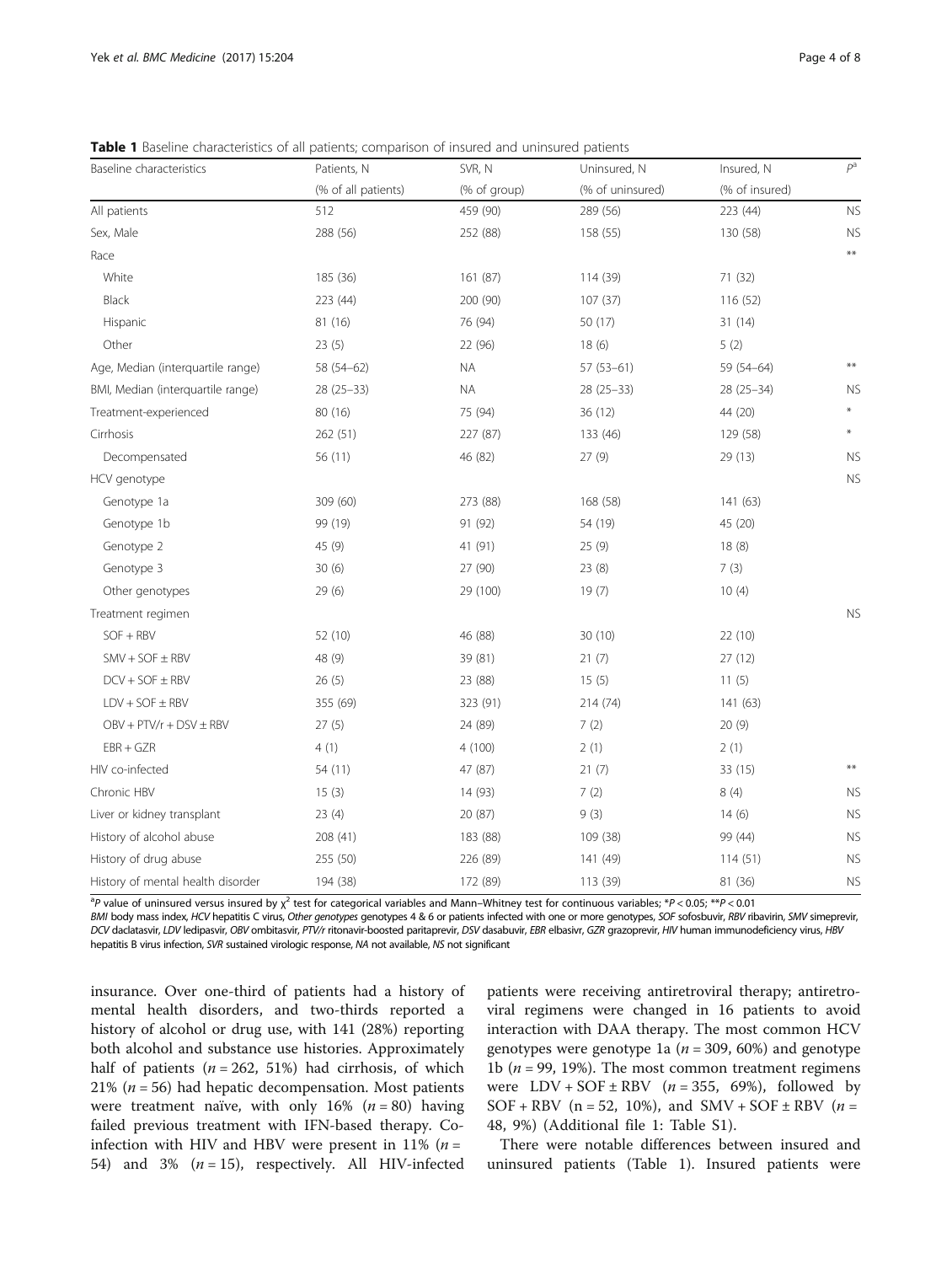significantly older (median age 59 vs. 57 years,  $P < 0.001$ ), more likely of Black race (52% vs. 37%,  $P < 0.001$ ), cirrhotic (58% vs. 46%,  $P = 0.008$ ), treatment-experienced (20% vs. 12%,  $P = 0.03$ ), and HIV co-infected (15% vs. 7%,  $P = 0.009$ ).

# Treatment outcomes

Of 512 total patients, SVR occurred in 459 patients (SVR rate of 90% by intention-to-treat analysis, 94% per protocol analysis). Twenty-six patients (5%) were lost to follow-up. Five of the 26 patients lost to follow-up subsequently visited their primary care provider but failed to receive repeat viral load testing. Of these patients, 3 had documented biochemical response with normalized liver function tests but no viral load to confirm SVR, and 1 had negative viral load 8 weeks after treatment but no documentation of SVR.

Twenty-seven patients had treatment failure due to premature discontinuation or relapse. Seven (1.4%) patients died during treatment, including 4 from cirrhosis-related complications (hepatorenal syndrome, portopulmonary hypertension, cholangiocarcinoma, and variceal bleed) and 3 from non-liver-related diseases (pulmonary embolism, suicide, and unknown cause). Treatment was discontinued prematurely due to patientreported adverse effects in 4 (0.8%) patients, including angioedema  $(n = 1)$ , severe anemia  $(n = 1)$ , and severe nausea/vomiting  $(n = 2)$ . Sixteen  $(3.1\%)$  patients completed HCV therapy but relapsed at the time of SVR assessment.

Of the 16 patients with HCV treatment relapse, 7 (44%) were treated with older regimens that are no longer standard-of-care, including  $SIM + SOF$  (n = 4) and  $SOF + RBV$  (n = 3). Six (38%) patients reported noncompliance with antiviral therapy and were not retreated. Five of the remaining 10 patients underwent testing for viral resistance mutations; 4 patients with HCV genotype 1 treated with LDV + SOF had NS5A resistance mutations and are yet to be re-treated. One patient with genotype 1 infection treated with SIM + SOF was negative for NS5B resistance mutations and is planned to initiate SOF + velpatasvir with RBV. Three patients with genotype 1 HCV treated with 12 weeks of SIM + SOF did not undergo viral resistance mutation testing but were successfully re-treated with LDV + SOF ± RBV with SVR. One patient initially treated with 16 weeks of SOF and RBV for genotype 2 infection was subsequently treated with 12 weeks of SOF + velpatasvir with SVR. Finally, one patient with genotype 1 infection treated with LDV + SOF was lost to follow-up and did not undergo resistance testing or re-treatment.

SVR was observed in 93% of patients without cirrhosis, 88% of patients with compensated cirrhosis, and 82% of patients with decompensated cirrhosis. Female sex was associated with higher rates of SVR. Rates of SVR were numerically but not significantly higher in racial/ethnic minority patients compared to Whites (91% vs. 87%,  $P =$ 0.15), HIV-negative patients compared to HIV-infected patients (90% vs. 87%,  $P = 0.51$ ), patients without drug or alcohol history compared to those with drug or alcohol abuse (92% vs. 89%,  $P = 0.34$ ), and those without a history of mental health disorders compared to those with mental health disorders (90% vs. 89%,  $P = 0.57$ ). There was no difference in rates of SVR in insured and uninsured patients (90% vs. 90%,  $P = 0.98$ ). After adjustment, decompensated cirrhosis was the only significant negative predictor of SVR (Table 2).

# **Discussion**

In this retrospective cohort study, we evaluated the effectiveness of DAA-based treatment for HCV in a predominantly underinsured, racial/ethnic minority population, with high rates of alcohol and substance use, mental health disorders, and high rates of cirrhosis – a group of patients who must be treated in order to achieve HCV eradication. We found that 90% of this traditionally "difficult-to-treat" population followed in a resource-constrained safety-net health system could achieve SVR with DAA-based therapy. There were no differences in SVR by insurance status, racial/ethnic group, or history of drug/alcohol use. The only factor negatively associated with SVR was the presence of decompensated cirrhosis, highlighting another benefit of treating patients with earlier stages of fibrosis prior to disease progression [[21\]](#page-7-0).

**Table 2** Predictors of SVR12 by univariate and multivariate logistic regression analysis

| Variable                           | Univariate analysis (OR, 95% CI) | Multivariate analysis (OR, 95% CI) | Absolute SVR12 rates (%) |  |  |
|------------------------------------|----------------------------------|------------------------------------|--------------------------|--|--|
| Female sex $(N = 224)$             | 1.73 (0.95-3.19)                 | 1.64 (0.89-3.02)                   | 92% (vs. male sex 88%)   |  |  |
| Cirrhosis status                   |                                  |                                    |                          |  |  |
| No cirrhosis $(N = 250)$           | Reference                        | Reference                          | 92.8%                    |  |  |
| Compensated cirrhosis $(N = 206)$  | $0.56(0.30-1.06)$                | $0.60(0.32 - 1.14)$                | 87.9%                    |  |  |
| Decompensated cirrhosis $(N = 56)$ | $0.36(0.15 - 0.82)$              | $0.37(0.16 - 0.85)$                | 82.1%                    |  |  |

Statistical significance defined as  $P < 0.10$  for univariate and  $P < 0.05$  for multivariate analysis

SVR12 sustained virologic response at 12 weeks after treatment end, OR odds ratio, CI confidence interval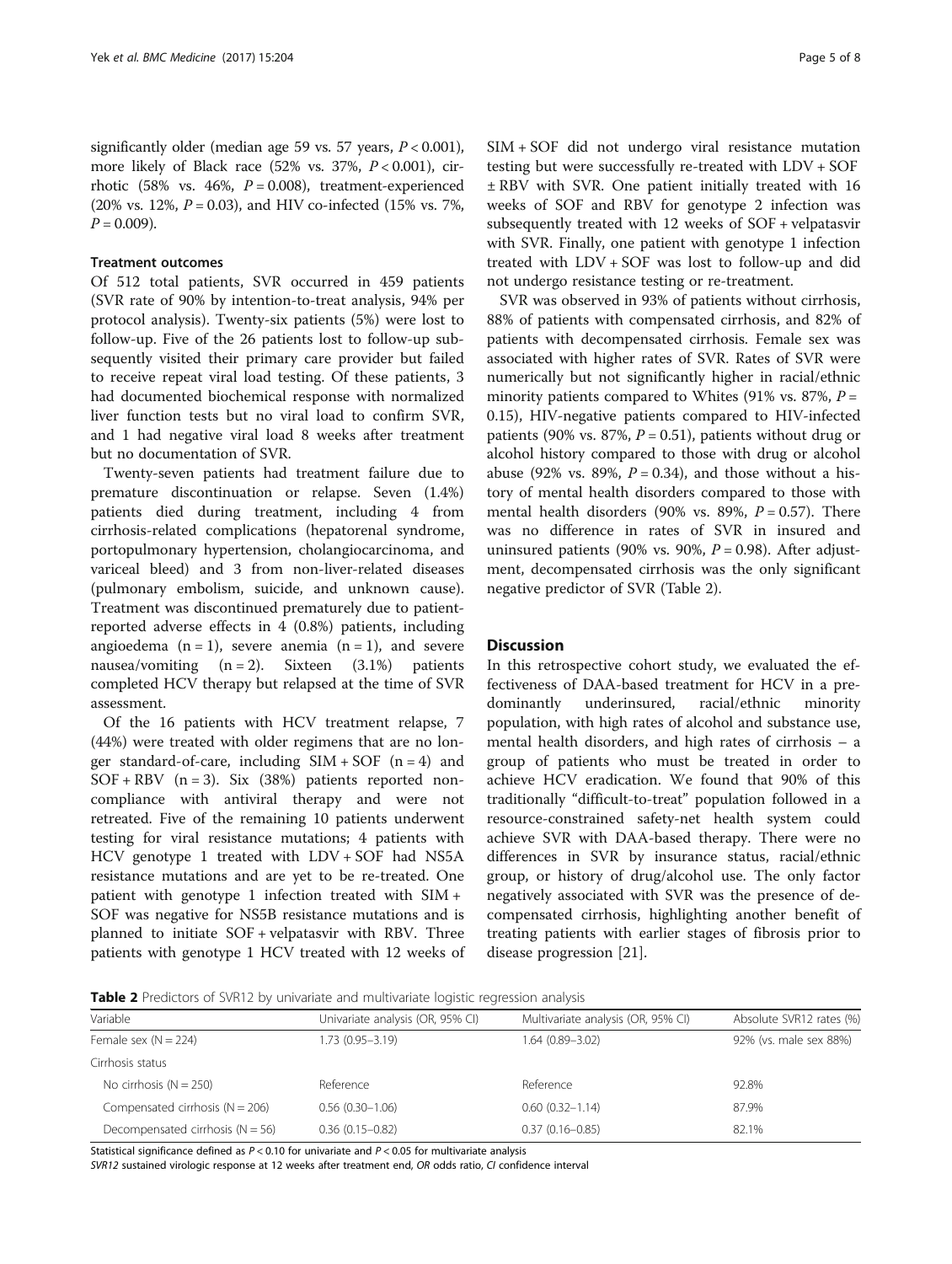We found a high rate of treatment success in our cohort comparable to those reported in other real-world outcome studies at large academic centers and private clinics [\[9](#page-6-0)–[12\]](#page-7-0). Our population is unique in that it consists of a large group of low socioeconomic status patients, of whom 56% were uninsured and 13% were Medicaid insured. This demographic has a considerably higher prevalence of chronic HCV infection than the general population [\[22](#page-7-0)], yet is consistently underrepresented in existing real-world studies of DAA treatment outcomes. Only two smaller studies have described effectiveness of DAAs in indigent populations [\[14, 23](#page-7-0)]. Barocas et al. [\[23\]](#page-7-0) reported SVR was observed in 62 (97%) of 64 homeless and marginally housed adults; however, included patients had been pre-selected based on likelihood of adherence to treatment and all but one were insured. Beck et al. [[14](#page-7-0)] reported SVR in 183 (93%) of 189 patients receiving SOF-based HCV therapy within a safety-net health system in San Francisco; however, 95% of patients in this study were also insured. Of note, both prior studies were conducted in states that offer expanded Medicaid, through which access to HCV treatment is possible for a larger proportion of low-income patients. Data shows that the burden of HCV is 7.5% higher in those with Medicaid compared to commercial insurance [[24\]](#page-7-0). In states without expanded Medicaid, such as Texas, access to HCV treatment is limited due to a smaller proportion of low-income patients being granted Medicaid coverage, as well as the existence of restrictions on treatment eligibility (i.e., advanced liver disease, negative toxicology screens, etc.) for those who do have Medicaid coverage. Our study data represent outcomes that can be achieved even in a state without expanded Medicaid. Further, we found that rates of SVR were unaffected by insurance status, suggesting that concerns regarding treatment of underinsured populations may be unfounded.

The success of our program is based on (1) utilizing resources available through pharmaceutical companies, namely through PAPs, which are designed to provide access to medications for those without insurance; and (2) coordinating comprehensive care through a multidisciplinary team consisting of pharmacists, nurse navigators, and providers. In our set up, pharmacists or pharmacy technicians assisted patients in completing medication application forms, collating necessary documentation, obtaining insurance prior authorization, and arranging medication delivery to patient homes. Our nurse navigator coordinated follow-up blood draws and clinic visits. Several improvements were made to the process as the clinic expanded, wherein visits arranged after treatment to assess for SVR ("SVR visits") were found to reduce loss to follow-up; linking of laboratory and appointment visits such that they occurred on the same day improved patient experience; education of primary care providers within the healthcare system on HCV therapies and the clinic referral process improved referral rates; and introduction of an order set that combined medication and laboratory orders allowed monthly medication dispensing and follow-up blood draws to occur in a timely fashion, thereby reducing gaps in treatment. Through strategic planning and resource utilization, our clinic effectively adapted minimal resources to screen and initiate DAAs at a rate of approximately 50 new patients per month. This model may be particularly helpful in centers caring for large numbers of uninsured patients, amongst whom the prevalence of chronic HCV infection is considerably higher than in the general population [\[22](#page-7-0)].

Another unique feature of our patient population is the high proportion of Black and Hispanic patients (44% and 16%, respectively) as compared to other real-world studies, reflecting the ethnic makeup of the patient population within the Parkland catchment area. African Americans and Hispanics in the USA are disproportionately affected by HCV [[13\]](#page-7-0). Previous studies found that disease progression tends to be accelerated in Hispanic patients [\[25\]](#page-7-0), and both African Americans and Hispanics are more likely to experience treatment failure with IFNbased therapy as compared to their White counterparts [[26, 27](#page-7-0)]. A recent study of 21,095 Veterans treated with DAAs found Blacks and Hispanics were less likely to respond to DAAs compared to Whites after adjusting for baseline characteristics, especially if using shorter 8-week courses of treatment [\[28\]](#page-7-0). However, in our population, we found that treatment with DAA-based therapy yielded similar rates of success in Black, Hispanic, and White patient groups.

We found decompensated cirrhosis to be the only negative predictor of SVR in multivariate analysis, which has similarly been described in prior analyses [[9](#page-6-0)–[11\]](#page-6-0). Our uninsured patients were treated regardless of stage of liver disease because predictive models have demonstrated the cost efficiency of treating individuals with earlier stage disease [\[21\]](#page-7-0) and that curative treatment improves quality of life and mortality [[18](#page-7-0)]. However, Medicaid reimbursement criteria in Texas (and many other states) restrict DAA accessibility to patients with advanced liver disease. Additional Medicaid reimbursement criteria in other states include evidence of undetectable HIV RNA in co-infected patients and documented drug and alcohol abstinence [[29](#page-7-0)]. Our study found similar rates of treatment success among patients with alcohol and drug use histories as well as those co-infected with HIV, although data quantifying active substance use and HIV RNA levels in co-infected patients was not collected. These data suggest that imposing restrictions on access to DAAs based on stage of liver disease, HIV status, and substance use is not evidence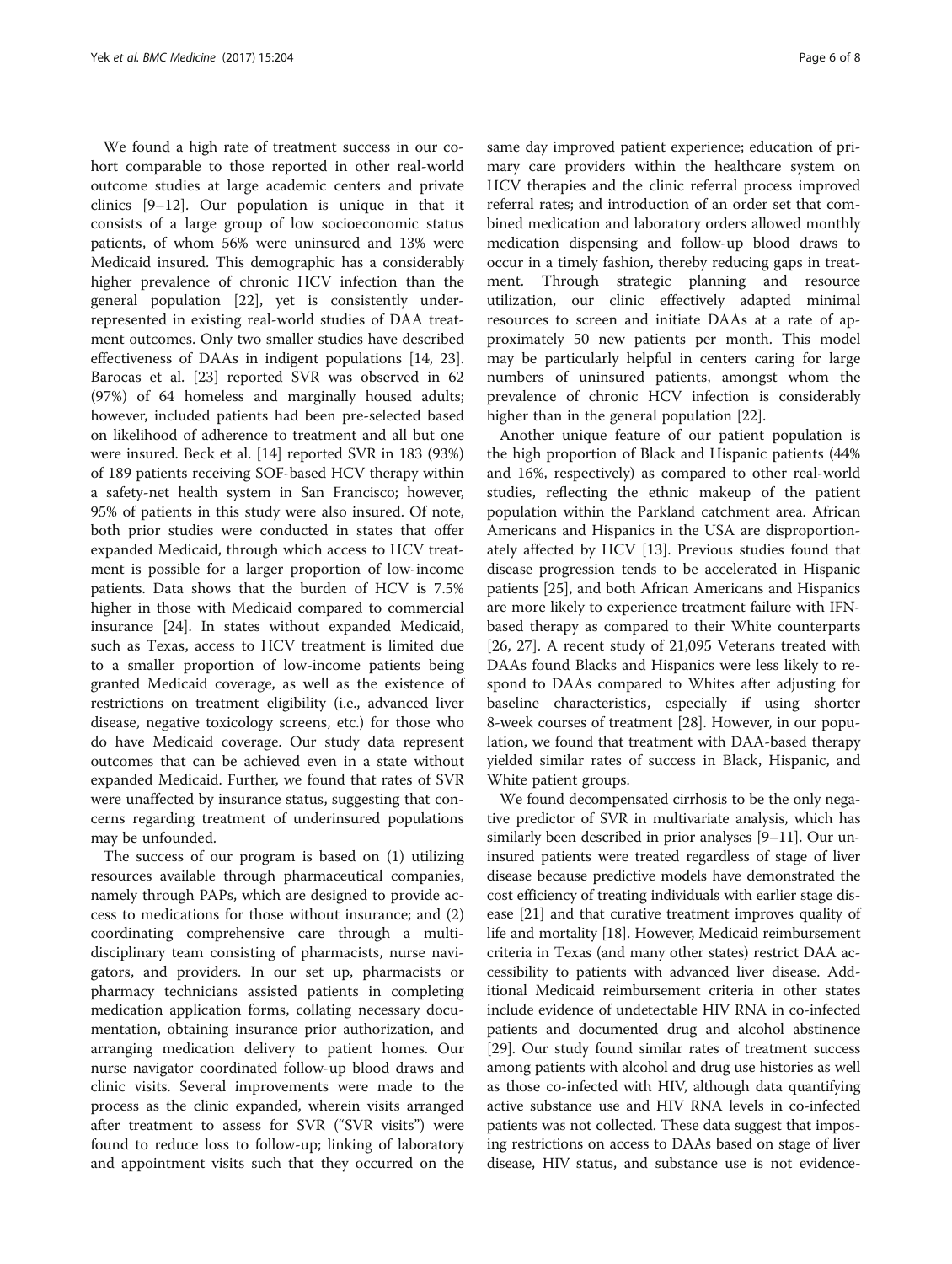<span id="page-6-0"></span>based and contributes to socioeconomic disparity, disrupts prevention efforts, and ultimately leads to increased healthcare expenditure [\[29](#page-7-0), [30\]](#page-7-0). Patients denied HCV treatment by Medicaid are unlikely to qualify for PAPs because they are considered to be otherwise "funded", thereby creating a paradoxical situation in which some patients on Medicaid are disadvantaged in terms of HCV treatment access compared to those without insurance.

Our study population suffered a loss to follow-up rate of 5%, only marginally higher than the 2.5–3.8% reported in non-indigent real-world studies [9–11] and comparable with the 5–15% reported in previous studies of IFN-based therapy in indigent populations [\[24, 28](#page-7-0), [31](#page-7-0)]. Interestingly, among those lost to liver clinic follow-up, approximately 1 in 5 were subsequently seen by their primary care providers within the same healthcare system. It is possible that knowledge gaps in nonspecialist providers were a contributing factor to the lack of laboratory follow-up after treatment completion; thus, future development of targeted interventions, such as provider education on HCV screening and treatment, may help to overcome these barriers.

This study had several key limitations. Firstly, it was an observational, non-randomized retrospective study without a control group, and was underpowered to fully examine the relative benefits and drawbacks of different DAA regimens. Second, our clinic structure included specialist providers, and thus our findings may not translate to other primary care practice settings. Finally, long-term follow-up data with which to identify reinfection rates was unavailable; such data may play an important role in this high-risk population.

# Conclusion

The advent of DAAs has led to improved outcomes amongst those with access to treatment. However, underinsured patients who are cared for by safety-net hospitals carry a significant burden of disease but may have limited access to these curative therapies. Our program demonstrates that access to HCV treatment is possible with a dedicated staff, and that outcomes in this socioeconomically disadvantaged population are comparable to those achieved in commercially insured, high-income settings.

# Additional file

[Additional file 1: Table S1.](dx.doi.org/10.1186/s12916-017-0969-3) Treatment regimen by HCV genotype. Table of direct-acting antiviral regimen administered for each HCV genotype subgroup. (XLSX 58 kb)

#### Acknowledgements

The authors would like to acknowledge the contributions of all the Parkland Hepatitis C clinic staff, including Rani Varghese, Ting-Yi Chen, Carol Murakami and Abby Lau. The authors are also grateful for the patient assistance programs that generously provided medications for many of our patients.

#### Funding

The work was supported by the Cancer Prevention Research Institute of Texas (grant number PP150079).

#### Availability of data and materials

The datasets used and/or analyzed during the current study are available from the corresponding author on reasonable request.

#### Authors' contributions

CY, CDLF, AS, and MKJ were responsible for study design. CY, CDLF, JM, CZ, GT, LQ, CM, AS, and MKJ were involved in data collection. Analysis and interpretation of the data was performed by BT and AS. CY, CDLF, JM, AS, and MKJ wrote the manuscript. All authors read and approved the final manuscript.

### Ethics approval and consent to participate

This study was approved by the institutional review board of the University of Texas Southwestern.

#### Consent for publication

Not applicable.

# Competing interests

MKJ has research grants by Gilead Sciences, Janssen Pharmaceuticals, Merck, and Bristol Myers Squibb. AS has research support and is on the speakers bureau for Gilead. CY, CDLF, JM, CZ, GT, LQ, CM, and BT do not have any commercial or other associations that might pose a conflict of interest.

#### Author details

<sup>1</sup> Parkland Health and Hospital System, Dallas, Texas, USA. <sup>2</sup> University of Texas Southwestern Medical Center, Dallas, Texas, USA. <sup>3</sup>University of Texas Health Science Center, San Antonio, Texas, USA.

Received: 14 August 2017 Accepted: 31 October 2017 Published online: 20 November 2017

#### References

- 1. Edlin BR, Eckhardt BJ, Shu MA, Holmberg SD, Swan T. Toward a more accurate estimate of the prevalence of hepatitis C in the United States. Hepatology. 2015;62(5):1353–63.
- 2. Polaris Observatory HCV Collaborators. Global prevalence and genotype distribution of hepatitis C virus infection in 2015: a modelling study. Lancet Gastroenterol Hepatol. 2017;2(3):161–76.
- 3. Ly KN, Hughes EM, Jiles RB, Holmberg SD. Rising mortality associated with hepatitis C virus in the United States, 2003-2013. Clin Infect Dis. 2016;62(10):1287–8.
- 4. Lee MH, Yang HI, Lu SN, Jen CL, You SL, Wang LY, Wang CH, Chen WJ, Chen CJ. Chronic hepatitis C virus infection increases mortality from hepatic and extrahepatic diseases: a community-based long-term prospective study. J Infect Dis. 2012;206(4):469–77.
- 5. van der Meer AJ, Wedemeyer H, Feld JJ, Dufour JF, Zeuzem S, Hansen BE, Janssen HL. Life expectancy in patients with chronic HCV infection and cirrhosis compared with a general population. JAMA. 2014;312(18):1927–8.
- 6. van der Meer AJ, Veldt BJ, Feld JJ, Wedemeyer H, Dufour JF, Lammert F, Duarte-Rojo A, Heathcote EJ, Manns MP, Kuske L, et al. Association between sustained virological response and all-cause mortality among patients with chronic hepatitis C and advanced hepatic fibrosis. JAMA. 2012;308(24):2584–93.
- 7. Manns MP, McHutchison JG, Gordon SC, Rustgi VK, Shiffman M, Reindollar R, Goodman ZD, Koury K, Ling M, Albrecht JK. Peginterferon alfa-2b plus ribavirin compared with interferon alfa-2b plus ribavirin for initial treatment of chronic hepatitis C: a randomised trial. Lancet. 2001;358(9286):958–65.
- 8. Kohli A, Shaffer A, Sherman A, Kottilil S. Treatment of hepatitis C: a systematic review. JAMA. 2014;312(6):631–40.
- 9. Welzel TM, Nelson DR, Morelli G, Di Bisceglie A, Reddy RK, Kuo A, Lim JK, Darling J, Pockros P, Galati JS, et al. Effectiveness and safety of sofosbuvir plus ribavirin for the treatment of HCV genotype 2 infection: results of the real-world, clinical practice HCV-TARGET study. Gut. 2017;66(10):1844–52.
- 10. Sulkowski MS, Vargas HE, Di Bisceglie AM, Kuo A, Reddy KR, Lim JK, Morelli G, Darling JM, Feld JJ, Brown RS, et al. Effectiveness of simeprevir plus sofosbuvir, with or without ribavirin, in real-world patients with HCV genotype 1 infection. Gastroenterology. 2016;150(2):419–29.
- 11. Terrault NA, Zeuzem S, Di Bisceglie AM, Lim JK, Pockros PJ, Frazier LM, Kuo A, Lok AS, Shiffman ML, Ben Ari Z, et al. Effectiveness of ledipasvir-sofosbuvir